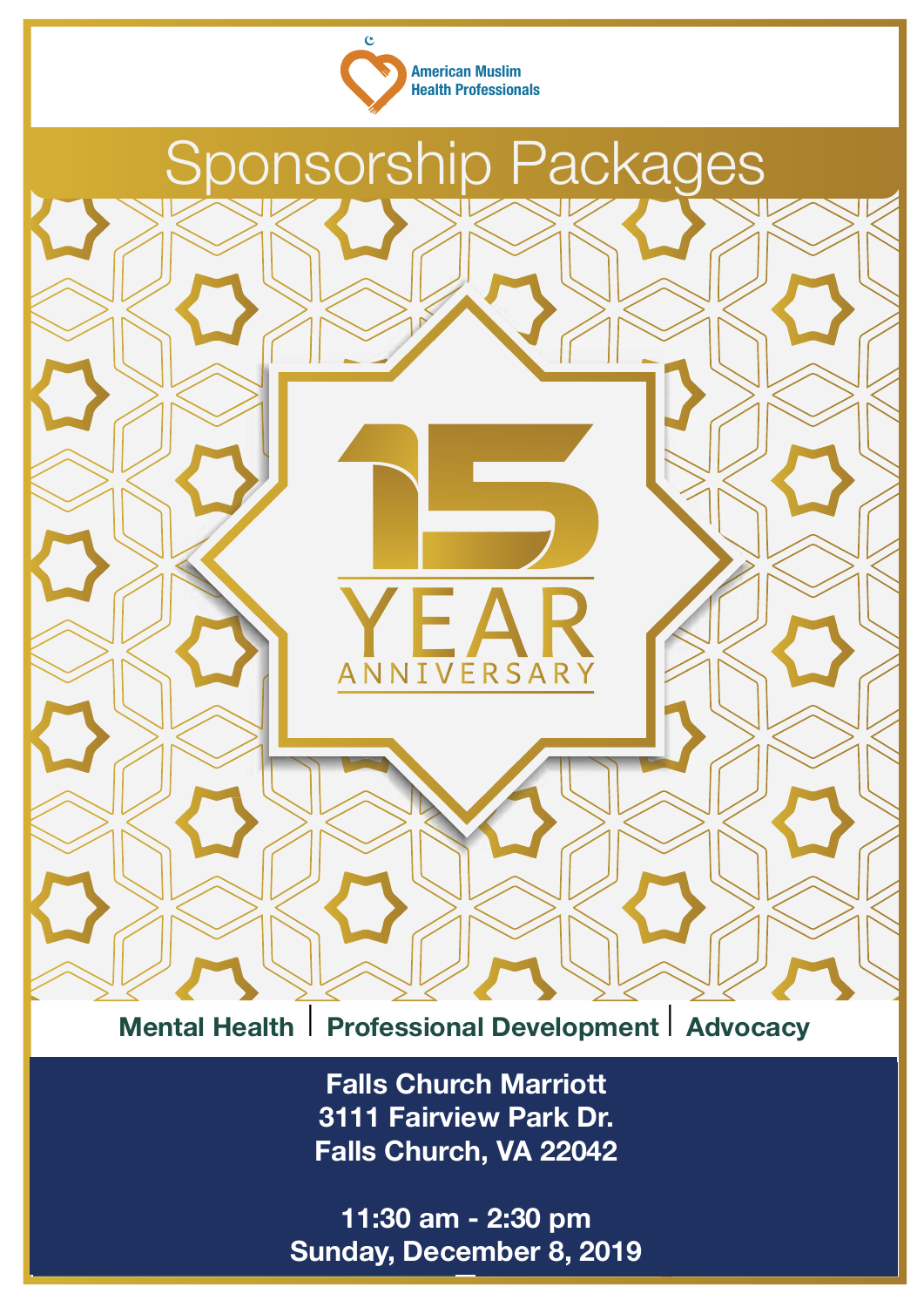

**American Muslim Health Professionals**

### Dear AMHP Supporter,

I am writing to invite you to become an official sponsor of American Muslim Health Professionals (AMHP)'s upcoming 15-Year Anniversary Luncheon. Join us in Falls Church, Virginia on Sunday, December 8th featuring Dr. Shereef Elnahal, President and Ceo of University Hospital in Newark and Kavita k. Patel MD, MSHS, Fellow Brookings Institution and Matt Colaciello International Educator | Digital Storyteller of the Global Workshop.

AMHP is a national 501(c)3 nonprofit organization dedicated to empowering American Muslims to serve the public health needs of Americans through professional development, community-based mental health promotion, and healthcare advocacy for underserved and minority communities.

This event is a great opportunity for your business/organization to reach a target audience of healthcare professionals. As an official sponsor, you will receive promotion through our various social media platforms reaching over 15,000 active and engaged subscribers as well as multiple forms of acknowledgment at the event(s) itself. Details for both events are listed below:

### **Falls Church 15-Year Anniversary Benefit Lunch**

**Date:** Sunday, December 8, 2019 **Time: 11:30 am - 2:30 pm Location:** Falls Church Marriott Fairview Park | 3111 Fairview Park Dr, Falls Church, VA 22042 **Attendees:** 150-200 **Deadline:** Tuesday, November 8, 2019

Descriptions of the available sponsorship packages are included below. Please do not hesitate to contact me with any questions about sponsorship.

Thank you for your consideration.

Regards, Maha

Maha Madi, MHSA (316) 5 19-4742 sponsorship@amhp.us www.amhp.us **American Muslim Health Professionals** Advocacy | Professional Development | Mental Health

#### **1. Put Your Business in the Spotlight**

Instead of just attending an event and looking for people to share your business card with, sponsorship brings attendees who are eager to find out about your business directly to you. Get in front of your target market.

#### **2. Lead Generation and New Contacts**

People will give up business cards and email addresses in exchange for a chance to win a great prize in a drawing, samples or even candy and other promotional item giveaways. Get your brand noticed by having a booth at the event!

#### **3. New Clients, New Customers, New Business**

Not only are the attendees of the event potential new clients and customers, so are your fellow sponsors and vendors! You can form new business partnerships, meet like-minded business professionals in complementary businesses with which you share the same target market but are not in competition.

#### **4. Market Your Business Inexpensively**

We all know how much advertising your business can cost. Spending that same amount or less as a sponsor is a much wiser investment that will bring a greater return on investment. Remember, you will be in the same room with hundreds of attendees who are your target market. By leveraging the event to your advantage, there will be no limit on your potential ROI.



**Support the ONLY national Muslim organization representing diverse disciplines within healthcare and 1 of 14 Muslim Nonprofits were invited to a private roundtable with former President Barack Obama at the White House.**